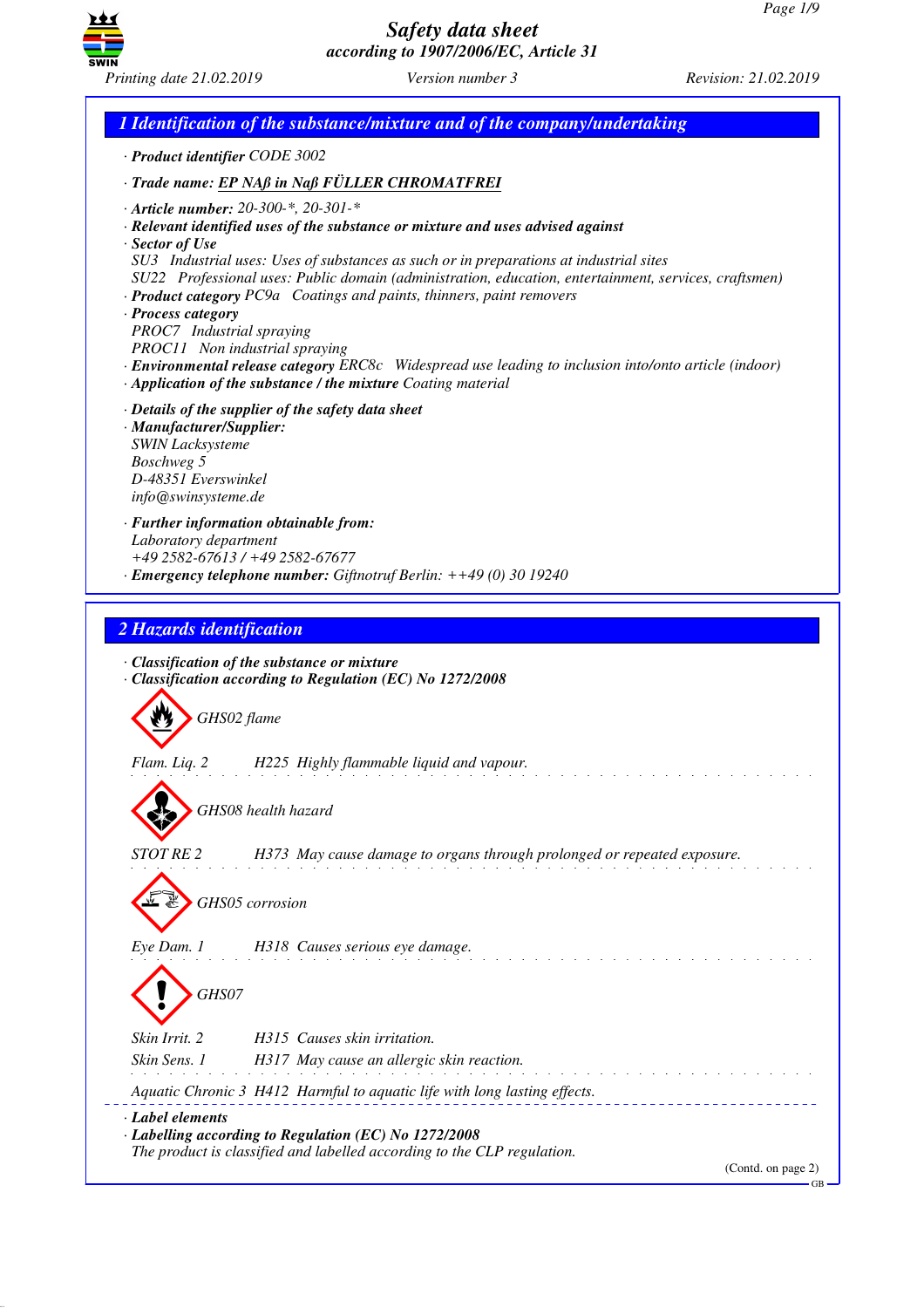GB



*Safety data sheet according to 1907/2006/EC, Article 31*



| · Hazard pictograms                 | (Contd. of page 1)                                                                                                                                      |
|-------------------------------------|---------------------------------------------------------------------------------------------------------------------------------------------------------|
| GHS02                               | GHS05<br>GHS07<br>GHS08                                                                                                                                 |
| · Signal word Danger                |                                                                                                                                                         |
| butan-1-ol                          | · Hazard-determining components of labelling:<br>reaction product: bisphenol-A-(epichlorhydrin) epoxy resin (number averagemolecular weight $\leq$ 700) |
| xylene<br>· Hazard statements       |                                                                                                                                                         |
|                                     | H225 Highly flammable liquid and vapour.                                                                                                                |
|                                     | H315 Causes skin irritation.                                                                                                                            |
|                                     | H318 Causes serious eye damage.                                                                                                                         |
|                                     | H317 May cause an allergic skin reaction.                                                                                                               |
|                                     | H373 May cause damage to organs through prolonged or repeated exposure.                                                                                 |
|                                     | H412 Harmful to aquatic life with long lasting effects.                                                                                                 |
|                                     | · Precautionary statements                                                                                                                              |
| P210                                | Keep away from heat, hot surfaces, sparks, open flames and other ignition sources. No<br>smoking.                                                       |
| P243                                | Take precautionary measures against static discharge.                                                                                                   |
| P <sub>260</sub>                    | Do not breathe mist/vapours/spray.                                                                                                                      |
| P271                                | Use only outdoors or in a well-ventilated area.                                                                                                         |
| P <sub>280</sub>                    | Wear protective gloves/protective clothing/eye protection/face protection.                                                                              |
|                                     | P305+P351+P338 IF IN EYES: Rinse cautiously with water for several minutes. Remove contact lenses, if<br>present and easy to do. Continue rinsing.      |
| <i>P501</i>                         | Dispose of contents/container in accordance with local/regional/national/international<br>regulations.                                                  |
| $\cdot$ Other hazards -             |                                                                                                                                                         |
|                                     | · Results of PBT and vPvB assessment                                                                                                                    |
| $\cdot$ <b>PBT:</b> Not applicable. |                                                                                                                                                         |

*· vPvB: Not applicable.*

# *3 Composition/information on ingredients*

*· Description: Mixture of substances listed below with nonhazardous additions.*

| $\cdot$ Dangerous components:                                         |                                                                                                                                                                                                                                  |                    |  |  |
|-----------------------------------------------------------------------|----------------------------------------------------------------------------------------------------------------------------------------------------------------------------------------------------------------------------------|--------------------|--|--|
| CAS: 1330-20-7<br>EINECS: 215-535-7<br>Reg.nr.: 01-2119488216-32-XXXX | xylene<br>B Flam. Liq. 3, H226; STOT RE 2, H373; Asp. Tox. 1,<br>H304; $\Diamond$ Acute Tox. 4, H312; Acute Tox. 4, H332; Skin                                                                                                   | $10 - 25%$         |  |  |
| CAS: 25068-38-6<br>NLP: 500-033-5                                     | Irrit. 2, H315; Eye Irrit. 2, H319; STOT SE 3, H335<br>reaction product: bisphenol-A-(epichlorhydrin) epoxy resin<br>(number averagemolecular weight $\leq 700$ )<br>Skin Irrit. 2, H315; Eye Irrit. 2, H319; Skin Sens. 1, H317 | $10 - 25%$         |  |  |
| EC number: 918-668-5                                                  | Hydocarbons, C9-C15, Aromatics<br>Reg.nr.: 01-02119455851-35-XXXX \[ Flam. Liq. 3, H226; $\circledast$ Asp. Tox. 1, H304; $\circledast$ Aquatic<br>Chronic 2, H411; < $\Diamond$ STOT SE 3, H335-H336                            | $2.5 - 10\%$       |  |  |
| CAS: 71-36-3<br>EINECS: 200-751-6<br>Reg.nr.: 01-2119484630-38-XXXX   | butan-1-ol<br>$\Leftrightarrow$ Flam. Lig. 3, H226; $\Leftrightarrow$ Eye Dam. 1, H318; $\Leftrightarrow$ Acute Tox.<br>4, H302; Skin Irrit. 2, H315; STOT SE 3, H335-H336                                                       | $2.5 - 10\%$       |  |  |
| CAS: 108-65-6<br>EINECS: 203-603-9<br>Reg.nr.: 01-2119475791-29-XXXX  | 2-methoxy-1-methylethyl acetate<br>$\otimes$ Flam. Liq. 3, H226                                                                                                                                                                  | $2.5 - 10\%$       |  |  |
|                                                                       |                                                                                                                                                                                                                                  | (Contd. on page 3) |  |  |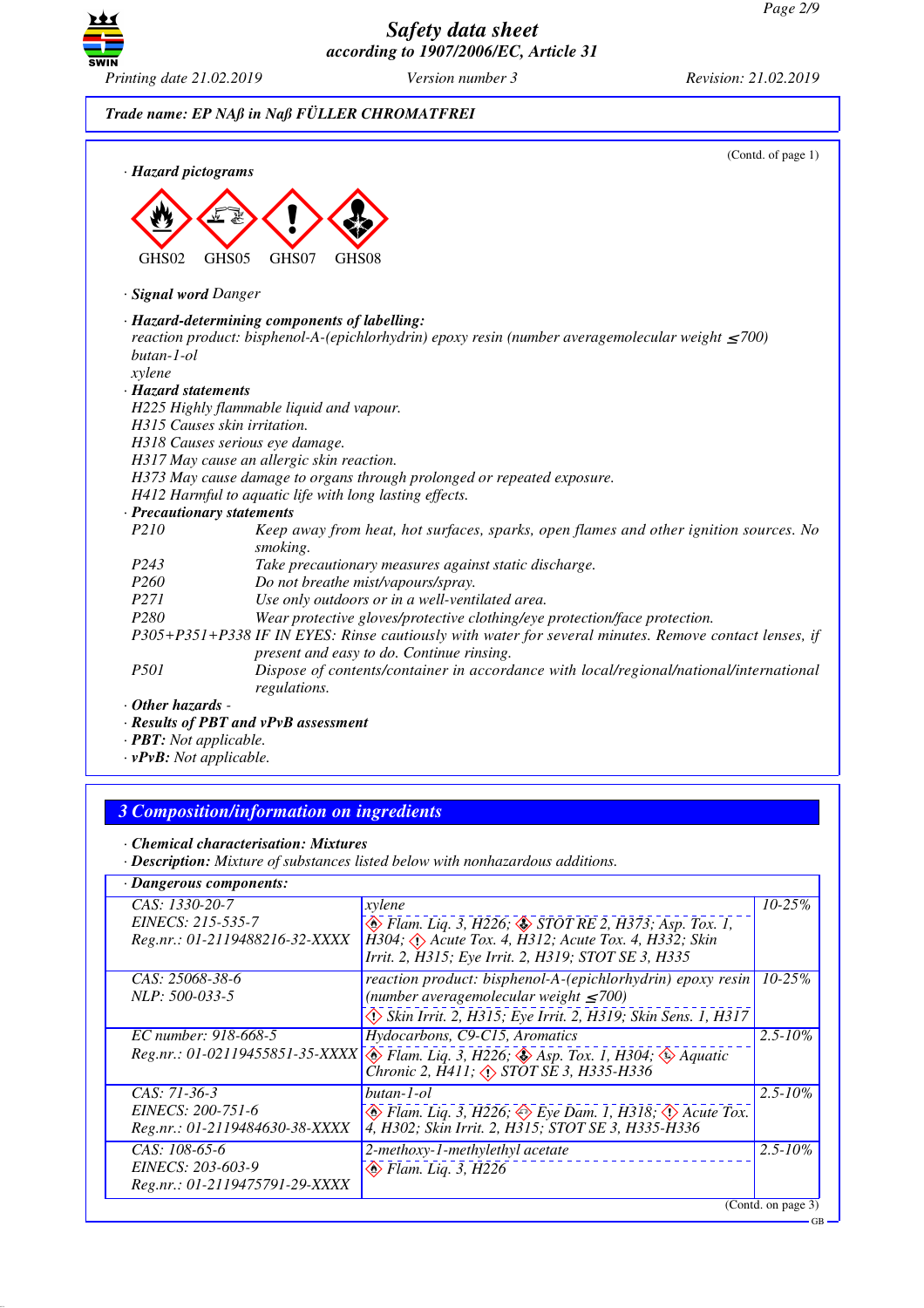

*Trade name: EP NAß in Naß FÜLLER CHROMATFREI*

(Contd. of page 2)

*· Additional information: For the wording of the listed hazard phrases refer to section 16.*

### *4 First aid measures*

- *· Description of first aid measures*
- *· General information: Personal protection for the First Aider.*
- *· After inhalation:*
- *Supply fresh air.*
- *Seek medical treatment in case of complaints.*
- *· After skin contact:*
- *Immediately wash with water and soap and rinse thoroughly.*
- *If skin irritation continues, consult a doctor.*
- *· After eye contact: Rinse opened eye for several minutes under running water.*
- *· After swallowing: Do not induce vomiting; call for medical help immediately.*
- *· Information for doctor:*
- *· Most important symptoms and effects, both acute and delayed No further relevant information available.*
- *· Indication of any immediate medical attention and special treatment needed No further relevant information available.*

# *5 Firefighting measures*

- *· Extinguishing media*
- *· Suitable extinguishing agents:*
- *CO2, powder or water spray. Fight larger fires with water spray or alcohol resistant foam.*
- *· For safety reasons unsuitable extinguishing agents: Water with full jet*
- *· Special hazards arising from the substance or mixture No further relevant information available.*
- *· Advice for firefighters*
- *· Protective equipment: Mouth respiratory protective device.*

# *6 Accidental release measures*

- *· Personal precautions, protective equipment and emergency procedures Wear protective equipment. Keep unprotected persons away. Ensure adequate ventilation*
- *· Environmental precautions: Do not allow to enter sewers/ surface or ground water.*
- *· Methods and material for containment and cleaning up:*
- *Absorb with liquid-binding material (sand, diatomite, acid binders, universal binders, sawdust). Dispose contaminated material as waste according to item 13.*
- *· Reference to other sections*
- *See Section 7 for information on safe handling. See Section 8 for information on personal protection equipment.*

# *7 Handling and storage*

- *· Handling:*
- *· Precautions for safe handling Keep receptacles tightly sealed. Ensure good ventilation/exhaustion at the workplace. Restrict the quantity stored at the work place.*
- *· Information about fire and explosion protection: Fumes can combine with air to form an explosive mixture. Flammable gas-air mixtures may form in empty receptacles. Keep ignition sources away - Do not smoke. Use explosion-proof apparatus / fittings and spark-proof tools.*

(Contd. on page 4)

GB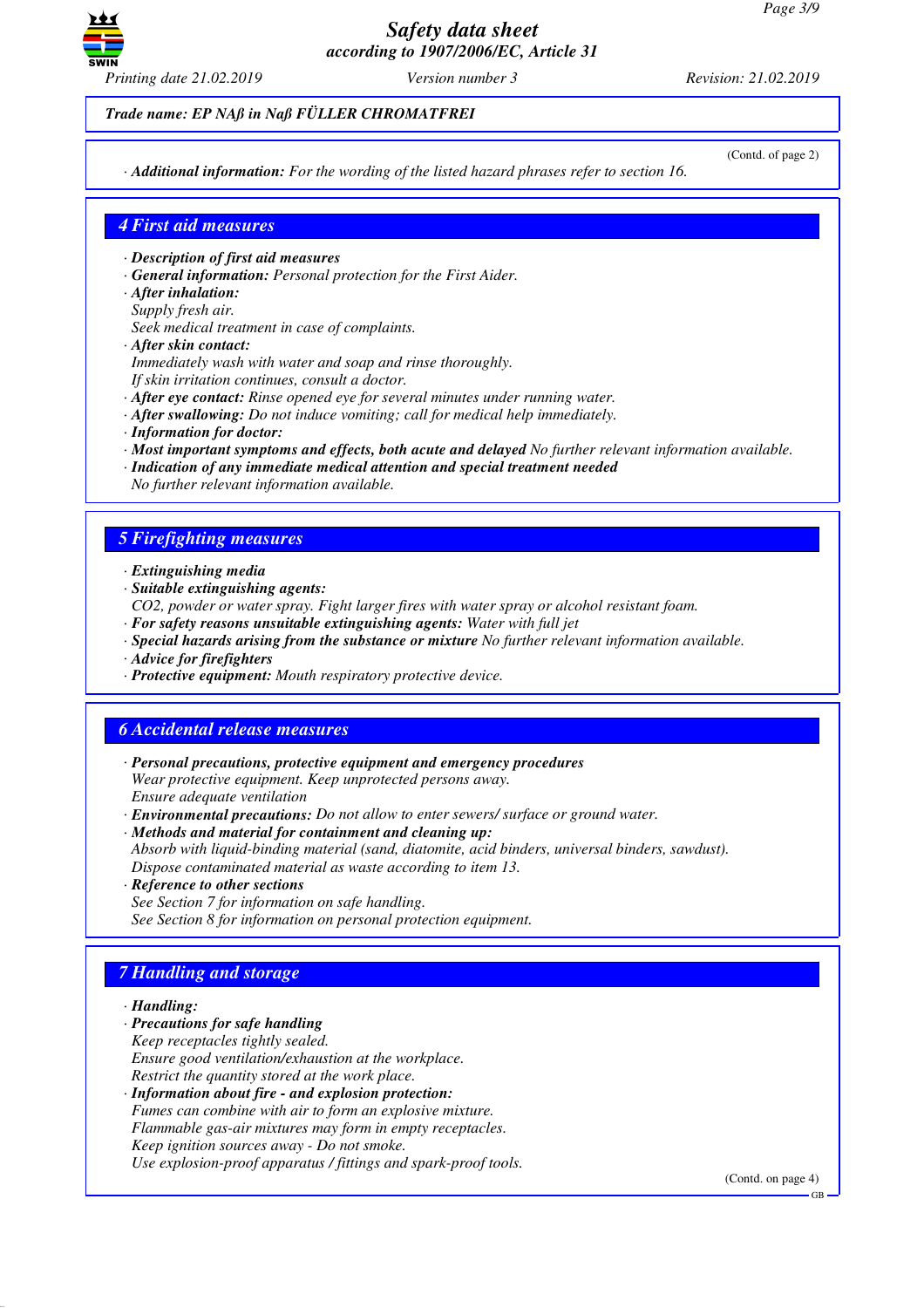

(Contd. of page 3)

#### *Trade name: EP NAß in Naß FÜLLER CHROMATFREI*

*Protect against electrostatic charges.*

- *· Conditions for safe storage, including any incompatibilities*
- *· Storage:*
- *· Requirements to be met by storerooms and receptacles: Provide solvent resistant, sealed floor. Suitable material for receptacles and pipes: steel or stainless steel.*
- *· Information about storage in one common storage facility: Not required.*
- *· Further information about storage conditions: Keep container tightly sealed.*
- *Store receptacle in a well ventilated area.*
- *· Specific end use(s) No further relevant information available.*

### *8 Exposure controls/personal protection*

*· Additional information about design of technical facilities: No further data; see item 7.*

*· Control parameters*

*· Ingredients with limit values that require monitoring at the workplace:*

*71-36-3 butan-1-ol*

*WEL Short-term value: 154 mg/m³, 50 ppm*

*Sk*

*108-65-6 2-methoxy-1-methylethyl acetate*

*WEL Short-term value: 548 mg/m³, 100 ppm Long-term value: 274 mg/m³, 50 ppm Sk*

*· Additional information: The lists valid during the making were used as basis.*

*· Exposure controls*

- *· Personal protective equipment:*
- *· General protective and hygienic measures: Keep away from foodstuffs, beverages and feed. Immediately remove all soiled and contaminated clothing Wash hands before breaks and at the end of work. Do not inhale gases / fumes / aerosols. Avoid contact with the eyes and skin.*

*· Respiratory protection:*

*Use suitable respiratory protective device in case of insufficient ventilation.*

*In case of brief exposure or low pollution use respiratory filter device. In case of intensive or longer exposure use self-contained respiratory protective device.*

*Filter A2/P2*

*· Protection of hands:*

*Only use chemical-protective gloves with CE-labelling of category III.*



\_S*Protective gloves*

*Preventive skin protection by use of skin-protecting agents is recommended.*

*· Material of gloves*

*The selection of the suitable gloves does not only depend on the material, but also on further marks of quality and varies from manufacturer to manufacturer. As the product is a preparation of several substances, the resistance of the glove material can not be exactly calculated in advance and has therefore to be checked prior to the application.*

*As protection from splashes gloves made of the following materials are suitable: Nitrile rubber (Ansell Sol-Vex®) Recommended thickness of the material:* ≥ *0.4 mm*

(Contd. on page 5)

GB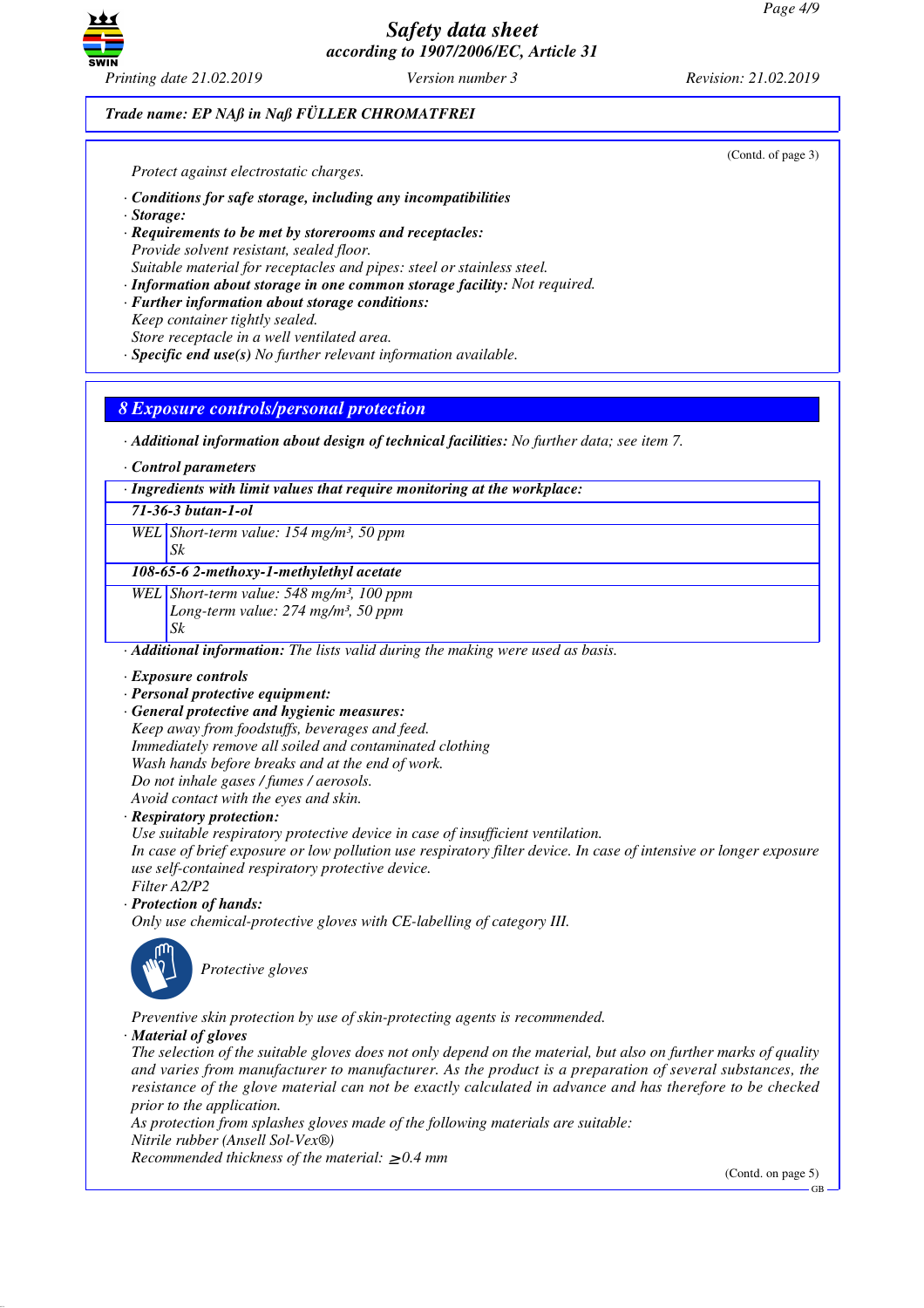

(Contd. of page 4)

GB

### *Trade name: EP NAß in Naß FÜLLER CHROMATFREI*

- *· Penetration time of glove material*
- *Value for the permeation: Level*  $\leq$  *I*

*The exact break through time has to be found out by the manufacturer of the protective gloves and has to be observed.*

- *· For the permanent contact => 480 minutes gloves made of the following materials are suitable: HPPE-laminatet film (Ansell Barrier®)*
- *· Eye protection:*



\_R*Tightly sealed goggles*

#### *· Body protection:*

*Protective clothing, anti-static (TYVEK® CLASSIC PLUS) Safety shoes/boots, antstatic*

| · Information on basic physical and chemical properties  |                                                                                                 |
|----------------------------------------------------------|-------------------------------------------------------------------------------------------------|
| · General Information                                    |                                                                                                 |
| $\cdot$ Appearance:                                      |                                                                                                 |
| Form:<br>Colour:                                         | Fluid                                                                                           |
| $\cdot$ Odour:                                           | According to product specification<br>Aromatic                                                  |
| · Odour threshold:                                       | Not determined.                                                                                 |
| $\cdot$ pH-value                                         | Not applicable.                                                                                 |
| · Change in condition                                    |                                                                                                 |
| Melting point/freezing point:                            | Undetermined.                                                                                   |
| Initial boiling point and boiling range: $116^{\circ}$ C |                                                                                                 |
| · Flash point:                                           | $<$ 23 °C                                                                                       |
| · Flammability (solid, gas):                             | Not applicable.                                                                                 |
| · Ignition temperature:                                  | 340 $\degree$ C                                                                                 |
| · Decomposition temperature:                             | Not determined.                                                                                 |
| · Auto-ignition temperature:                             | Product is not selfigniting.                                                                    |
| $\cdot$ Explosive properties:                            | Product is not explosive. However, formation of explosive air/<br>vapour mixtures are possible. |
| · Explosion limits:                                      |                                                                                                 |
| Lower:                                                   | 1.1 Vol %                                                                                       |
| <b>Upper:</b>                                            | 7 Vol %                                                                                         |
| $\cdot$ Vapour pressure at 20 °C:                        | $6.7$ $hPa$                                                                                     |
| $\cdot$ Density                                          | $1.55 - 1.65$ g/ml                                                                              |
| · Relative density                                       | Not determined.                                                                                 |
| · Vapour density                                         | Not determined.                                                                                 |
| $\cdot$ Evaporation rate                                 | Not determined.                                                                                 |
| · Solubility in / Miscibility with                       |                                                                                                 |
| water:                                                   | Not miscible or difficult to mix.                                                               |
| · Partition coefficient: n-octanol/water:                | Not determined.                                                                                 |
| · Viscosity:                                             |                                                                                                 |
| Dynamic:                                                 | Not determined.                                                                                 |
| Kinematic at $20^{\circ}$ C:                             | 46 s (ISO 6 mm)                                                                                 |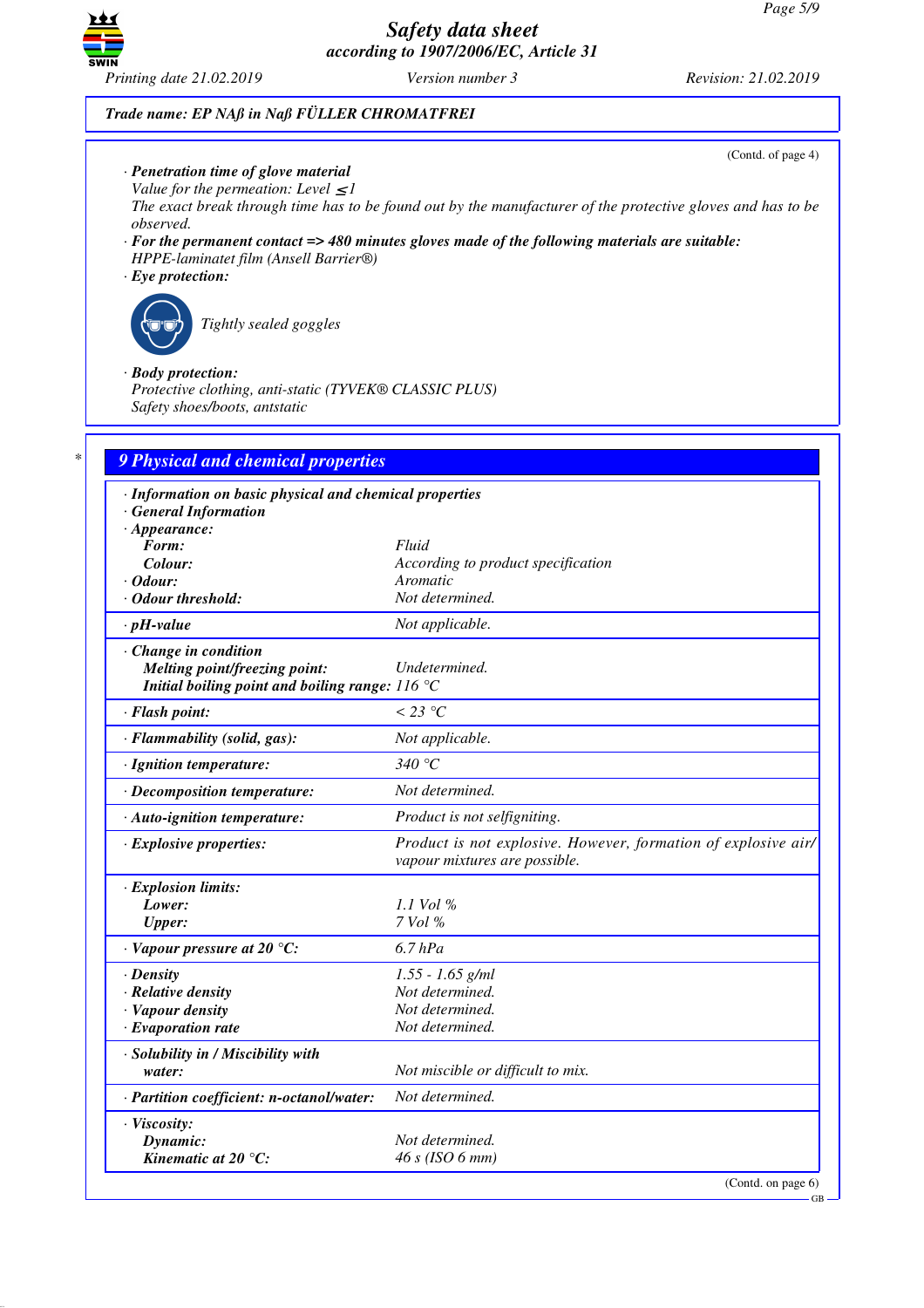

*Printing date 21.02.2019 Version number 3 Revision: 21.02.2019*

(Contd. of page 5)

*Trade name: EP NAß in Naß FÜLLER CHROMATFREI*

*· Other information No further relevant information available.*

*10 Stability and reactivity*

- *· Reactivity No further relevant information available.*
- *· Chemical stability*
- *· Thermal decomposition / conditions to be avoided: No decomposition if used according to specifications.*
- *· Possibility of hazardous reactions No dangerous reactions known.*
- *· Conditions to avoid No further relevant information available.*
- *· Incompatible materials: No further relevant information available.*
- *· Hazardous decomposition products: No dangerous decomposition products known.*

## *11 Toxicological information*

- *· Information on toxicological effects*
- *· Acute toxicity Based on available data, the classification criteria are not met.*
- *· LD/LC50 values relevant for classification:*

#### *1330-20-7 xylene*

*Oral LD50 4,300 mg/kg (rat)*

*Dermal LD50 2,000 mg/kg (rabbit)*

- *· Primary irritant effect:*
- *· Skin corrosion/irritation*
- *Causes skin irritation.*
- *· Serious eye damage/irritation*
- *Causes serious eye damage.*
- *· Respiratory or skin sensitisation*
- *Persons already sensitised to may develop allergic reactions when using this product.*
- *Persons suffering from asthma, eczema or skin problems should avoid contact with this product. May cause an allergic skin reaction.*
- *· CMR effects (carcinogenity, mutagenicity and toxicity for reproduction)*
- *· Germ cell mutagenicity Based on available data, the classification criteria are not met.*
- *· Carcinogenicity Based on available data, the classification criteria are not met.*
- *· Reproductive toxicity Based on available data, the classification criteria are not met.*
- *· STOT-single exposure Based on available data, the classification criteria are not met.*
- *· STOT-repeated exposure*

*May cause damage to organs through prolonged or repeated exposure.*

*· Aspiration hazard Based on available data, the classification criteria are not met.*

## *12 Ecological information*

- *· Toxicity*
- *· Aquatic toxicity: No further relevant information available.*
- *· Persistence and degradability No further relevant information available.*
- *· Behaviour in environmental systems:*
- *· Bioaccumulative potential No further relevant information available.*
- *· Mobility in soil No further relevant information available.*
- *· Ecotoxical effects:*
- *· Remark: Harmful to fish*
- *· Additional ecological information:*
- *· General notes:*

*Water hazard class 2 (German Regulation) (Self-assessment): hazardous for water Do not allow product to reach ground water, water course or sewage system. Harmful to aquatic organisms*

(Contd. on page 7)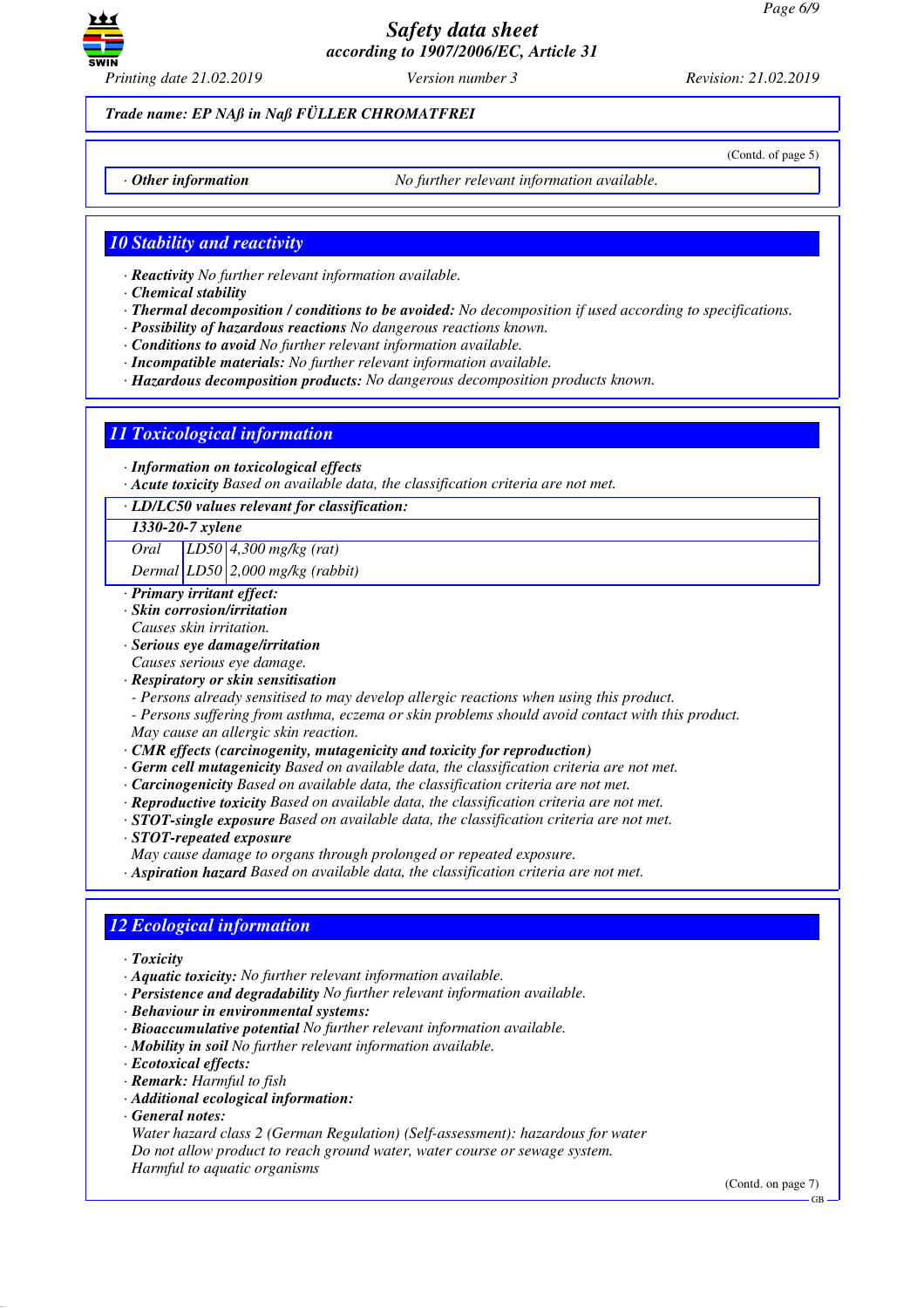

(Contd. of page 6)

*Trade name: EP NAß in Naß FÜLLER CHROMATFREI*

*· Results of PBT and vPvB assessment*

- *· PBT: Not applicable.*
- *· vPvB: Not applicable.*

*· Other adverse effects No further relevant information available.*

## *13 Disposal considerations*

*· Waste treatment methods*

*· Recommendation*

*Must not be disposed together with household garbage. Do not allow product to reach sewage system.*

| · European waste catalogue |                                                                                                                                                                                     |  |
|----------------------------|-------------------------------------------------------------------------------------------------------------------------------------------------------------------------------------|--|
|                            | 08 00 00   WASTES FROM THE MANUFACTURE, FORMULATION, SUPPLY AND USE (MFSU) OF<br>COATINGS (PAINTS, VARNISHES AND VITREOUS ENAMELS), ADHESIVES, SEALANTS<br><b>AND PRINTING INKS</b> |  |
| 08 01 00                   | wastes from MFSU and removal of paint and varnish                                                                                                                                   |  |
|                            | 08 01 11 $*$ waste paint and varnish containing organic solvents or other hazardous substances                                                                                      |  |

*· Uncleaned packaging:*

*15 00 00: WASTE PACKAGING; ABSORBENTS, WIPING CLOTHS, FILTER MATERIALS AND PROTECTIVE CLOTHING NOT OTHERWISE SPECIFIED*

*15 01 00: packaging (including separately collected municipal packaging waste)*

*15 01 10\*: packaging containing residues of or contaminated by dangerous substances*

*· Recommendation: Disposal must be made according to official regulations.*

| $\cdot$ UN-Number                                   |                             |  |
|-----------------------------------------------------|-----------------------------|--|
| · ADR, IMDG, IATA                                   | UN1263                      |  |
| $\cdot$ UN proper shipping name                     |                             |  |
| $\cdot$ ADR                                         | 1263 PAINT                  |  |
| $\cdot$ IMDG, IATA                                  | <b>PAINT</b>                |  |
| $\cdot$ Transport hazard class(es)                  |                             |  |
| · ADR, IMDG, IATA                                   |                             |  |
| $\cdot Class$                                       | 3 Flammable liquids.        |  |
| · Label                                             | 3                           |  |
|                                                     |                             |  |
| · Packing group                                     |                             |  |
| · ADR, IMDG, IATA                                   | II                          |  |
| · Environmental hazards:                            | Not applicable.             |  |
| · Special precautions for user                      | Warning: Flammable liquids. |  |
| · Danger code (Kemler):                             | 33                          |  |
| · EMS Number:                                       | $F-E, S-E$                  |  |
| · Stowage Category                                  | B                           |  |
| · Transport in bulk according to Annex II of Marpol |                             |  |
|                                                     |                             |  |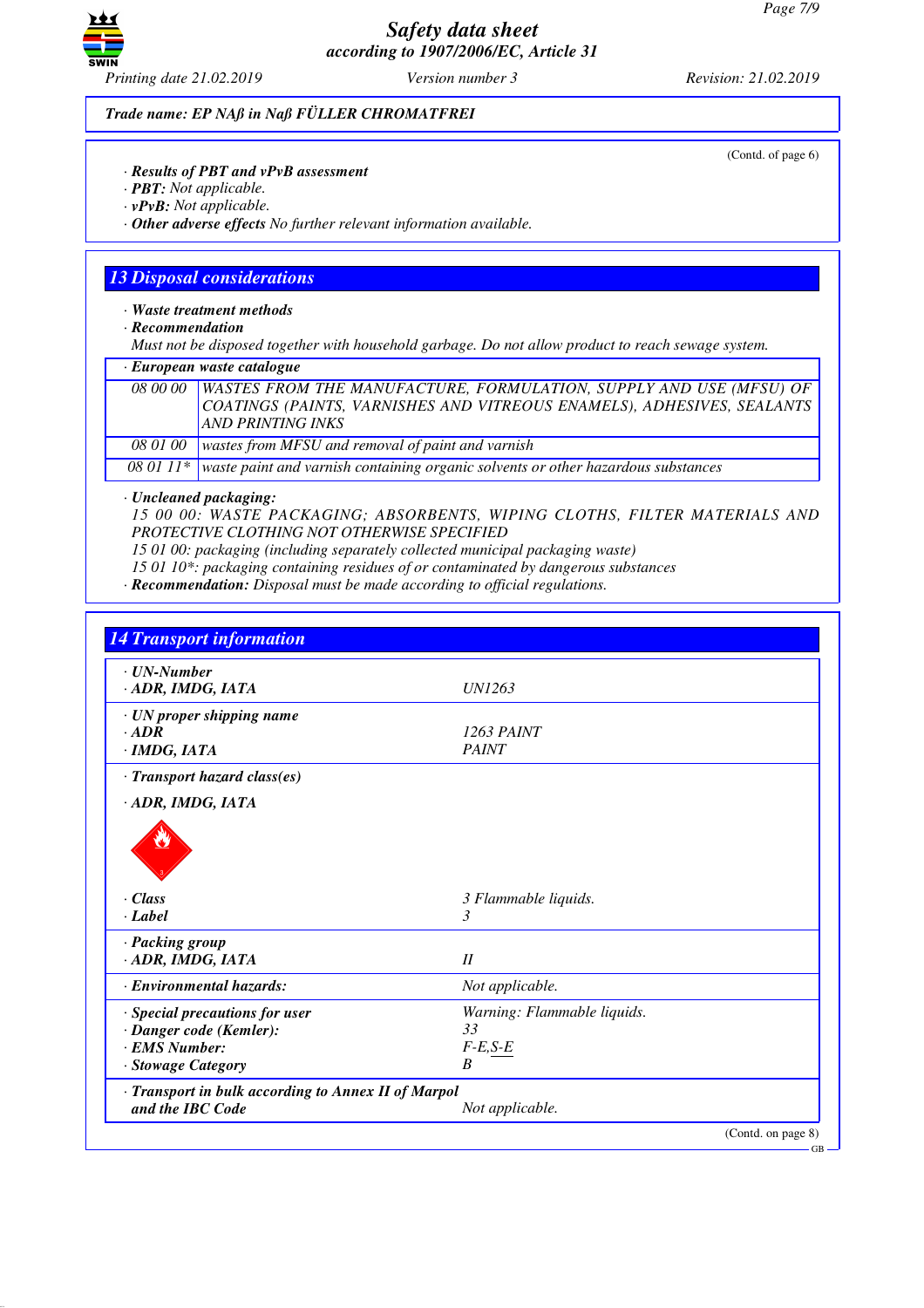

*Trade name: EP NAß in Naß FÜLLER CHROMATFREI*

|                                     | (Contd. of page 7)                                |
|-------------------------------------|---------------------------------------------------|
| · Transport/Additional information: |                                                   |
| $\cdot$ ADR                         |                                                   |
| $\cdot$ Limited quantities (LO)     | 5L                                                |
| $\cdot$ Excepted quantities (EQ)    | Code: E2                                          |
|                                     | Maximum net quantity per inner packaging: 30 ml   |
|                                     | Maximum net quantity per outer packaging: 500 ml  |
| · Transport category                | $\mathcal{P}$                                     |
| · Tunnel restriction code           | D/E                                               |
| $\cdot$ IMDG                        |                                                   |
| $\cdot$ Limited quantities (LQ)     | 5L                                                |
| $\cdot$ Excepted quantities (EQ)    | Code: El                                          |
|                                     | Maximum net quantity per inner packaging: 30 ml   |
|                                     | Maximum net quantity per outer packaging: 1000 ml |
| · UN "Model Regulation":            | UN 1263 PAINT, 3, II                              |

# *15 Regulatory information*

*· Safety, health and environmental regulations/legislation specific for the substance or mixture*

- *· Directive 2012/18/EU*
- *· Named dangerous substances ANNEX I None of the ingredients is listed.*
- *· Seveso category P5c FLAMMABLE LIQUIDS*
- *· Qualifying quantity (tonnes) for the application of lower-tier requirements 5,000 t*
- *· Qualifying quantity (tonnes) for the application of upper-tier requirements 50,000 t*
- *· REGULATION (EC) No 1907/2006 ANNEX XVII Conditions of restriction: 3*
- *· Chemical safety assessment: A Chemical Safety Assessment has not been carried out.*

## *16 Other information*

*This information is based on our present knowledge. However, this shall not constitute a guarantee for any specific product features and shall not establish a legally valid contractual relationship.*

#### *· Relevant phrases*

*H226 Flammable liquid and vapour. H302 Harmful if swallowed. H304 May be fatal if swallowed and enters airways. H312 Harmful in contact with skin. H315 Causes skin irritation. H317 May cause an allergic skin reaction. H318 Causes serious eye damage. H319 Causes serious eye irritation. H332 Harmful if inhaled. H335 May cause respiratory irritation. H336 May cause drowsiness or dizziness. H373 May cause damage to organs through prolonged or repeated exposure. H411 Toxic to aquatic life with long lasting effects.*

*· Department issuing SDS: -* 

*· Contact: -* 

*· Abbreviations and acronyms:*

*ADR: Accord européen sur le transport des marchandises dangereuses par Route (European Agreement concerning the International Carriage of Dangerous Goods by Road) IMDG: International Maritime Code for Dangerous Goods IATA: International Air Transport Association*

*GHS: Globally Harmonised System of Classification and Labelling of Chemicals EINECS: European Inventory of Existing Commercial Chemical Substances*

*ELINCS: European List of Notified Chemical Substances*

(Contd. on page 9)